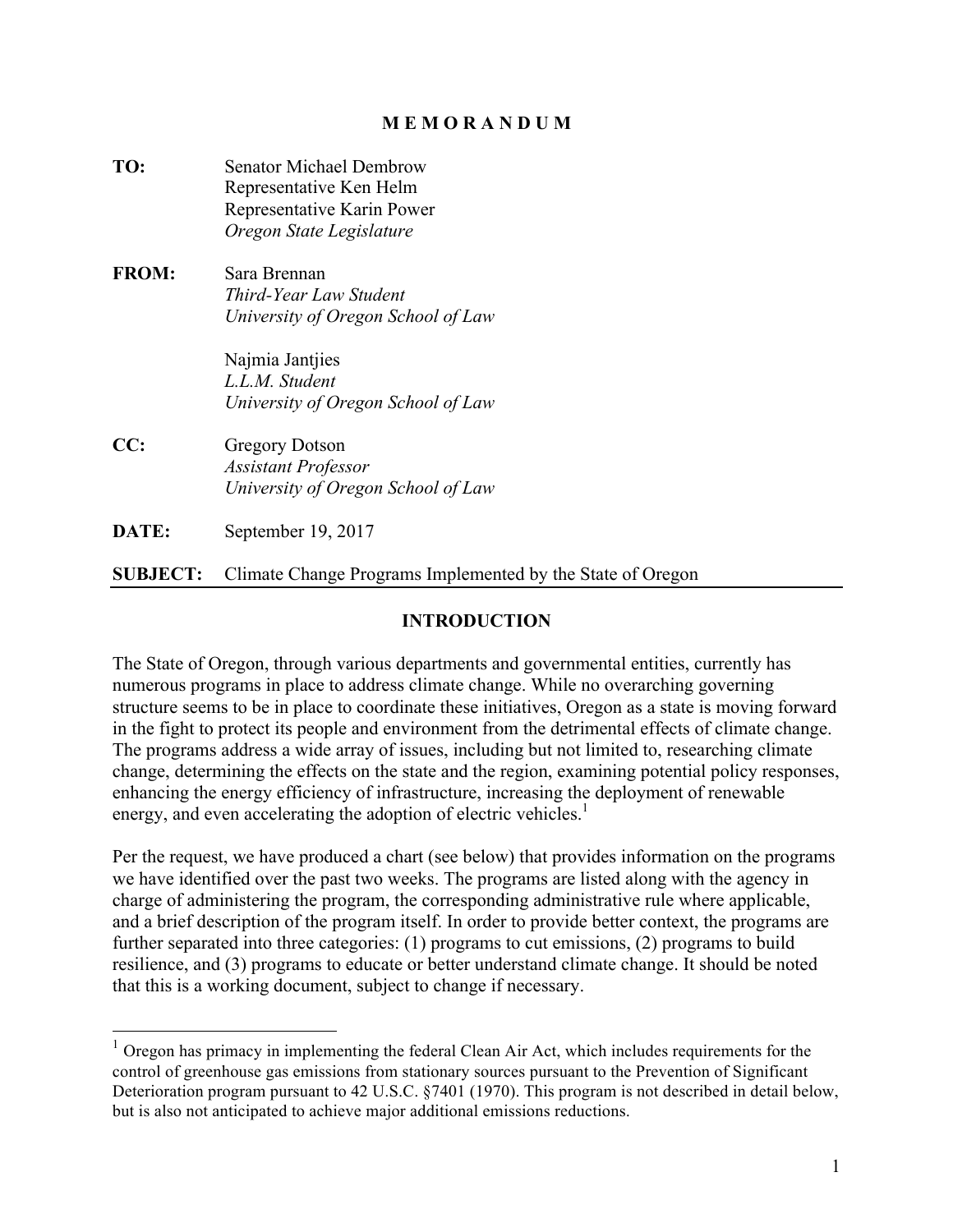## **STATE PROGRAM CHARTS**

| PROGRAMS THAT INTENTIONALLY OR INCIDENTALLY CUT EMISSIONS <sup>2</sup>                             |                                                                                   |                                                                                   |                                                                                                                                                                                                                                                                                                                                                                                                                                                                                                                                                                                                                                                                                                            |
|----------------------------------------------------------------------------------------------------|-----------------------------------------------------------------------------------|-----------------------------------------------------------------------------------|------------------------------------------------------------------------------------------------------------------------------------------------------------------------------------------------------------------------------------------------------------------------------------------------------------------------------------------------------------------------------------------------------------------------------------------------------------------------------------------------------------------------------------------------------------------------------------------------------------------------------------------------------------------------------------------------------------|
| <b>PROGRAM</b>                                                                                     | <b>AGENCY</b>                                                                     | <b>AUTHORITY</b>                                                                  | <b>DESCRIPTION</b>                                                                                                                                                                                                                                                                                                                                                                                                                                                                                                                                                                                                                                                                                         |
| Multi-State Zero<br><b>Emissions Vehicle</b><br><b>Action Plan (ZEV</b><br>Alliance International) | <b>Public Utility</b><br>Commission;<br>Department of<br>Environmental<br>Quality | OAR 860-087-001 <sup>3</sup> ;<br>Federal Clean Air<br>$Act4$ ; HB 2017<br>(2017) | Oregon joined other states<br>with zero emission vehicle<br>rules to develop the plan that<br>provides for a coordinated<br>approach to the increased use<br>of ZEVs by specifying<br>actions needed to remove<br>barriers to their adoption.<br>Oregon's commitment to zero<br>emission vehicles has been<br>reaffirmed many times over<br>the past decade. For instance,<br>the state adopted California's<br>Zero Emission Vehicle<br>program effective with the<br>2009 model year.<br>Additionally, 2013, Gov.<br>Kitzhaber joined seven other<br>Governors in committing to<br>coordinated action to ensure<br>the successful<br>implementation of their state<br>zero-emission vehicle<br>programs. |
| <b>Zero Emissions</b><br>Vehicle Rebate<br>Program                                                 | Department of<br>Environmental<br>Quality                                         | HB 2017 (2017)                                                                    | Program allows the DEQ to<br>offer rebates on purchase of<br>electric vehicles that operate<br>with zero emissions.                                                                                                                                                                                                                                                                                                                                                                                                                                                                                                                                                                                        |
| Oregon Global<br><b>Warming Commission</b>                                                         | Department of<br>Energy                                                           | HB 3543 (2007)                                                                    | Charged with tracking trends<br>in greenhouse gas emissions<br>and recommending ways to                                                                                                                                                                                                                                                                                                                                                                                                                                                                                                                                                                                                                    |

<sup>&</sup>lt;sup>2</sup> These programs reduce carbon dioxide emissions. However, in some cases this pollution reduction is a secondary benefit, as some programs were established primarily to provide a variety of other benefits to Oregonians.<br><sup>3</sup> OAR refers to the PUC's rules regarding Transportation Electrification Programs.

http://www.oregon.gov/deq/aq/programs/Pages/ORLEV.aspx.

<sup>&</sup>lt;sup>4</sup> Under the federal Clean Air Act, California may adopt rules regulating emissions from new vehicles that are more stringent than those issued by the U.S. EPA; however, once California adopts such rules, other states may adopt the same requirements. *See*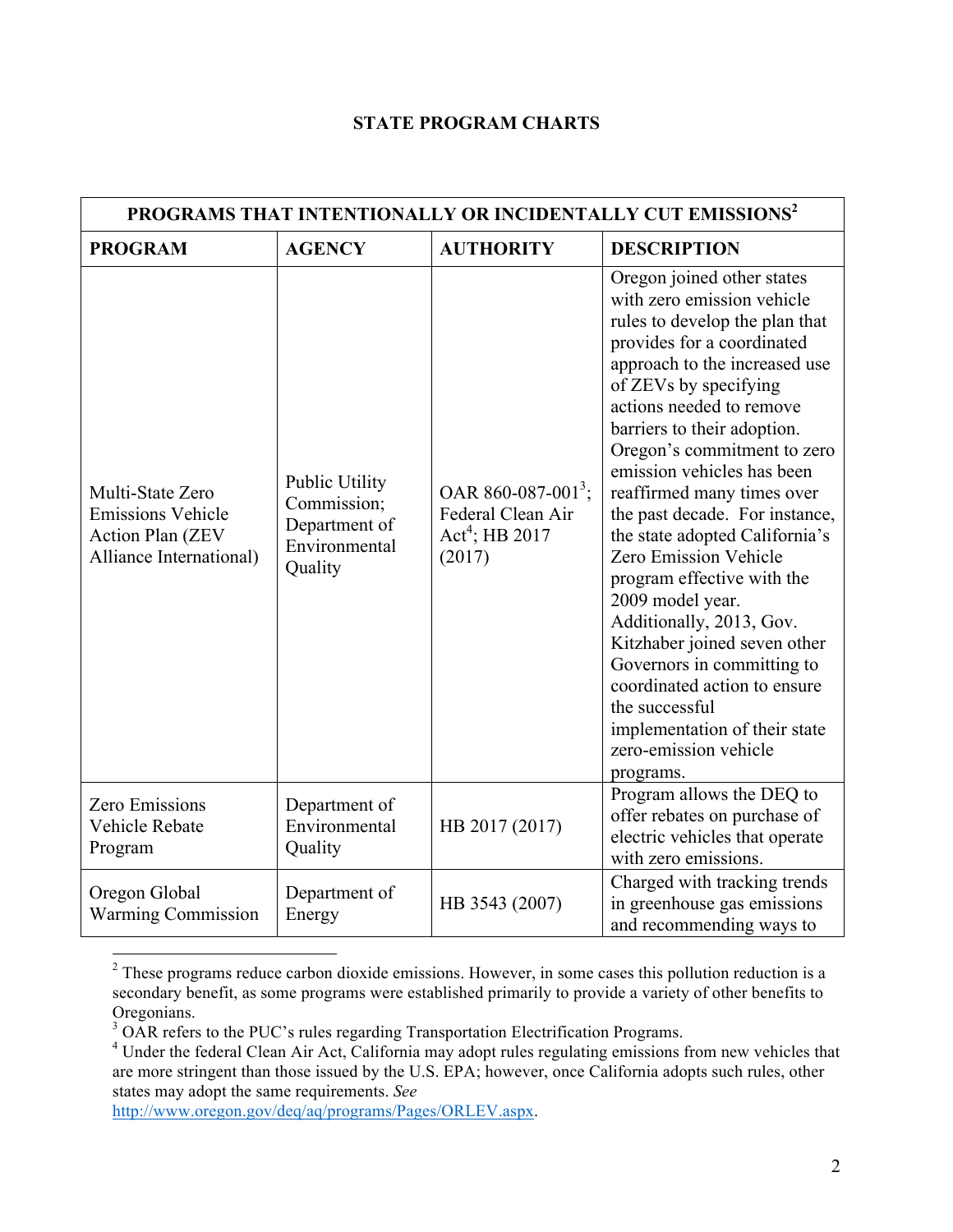|                                                           |                                     |                                              | coordinate state and local<br>efforts to reduce emissions in<br>Oregon.                                                                                                                                                                                                                                                                     |
|-----------------------------------------------------------|-------------------------------------|----------------------------------------------|---------------------------------------------------------------------------------------------------------------------------------------------------------------------------------------------------------------------------------------------------------------------------------------------------------------------------------------------|
| <b>Energy Efficient</b><br><b>Schools Program</b>         | Department of<br>Energy             | ORS 470.810<br>(2011)                        | Helps schools understand<br>their energy needs, identify<br>improvements, and connect<br>with financial resources to<br>improve learning<br>environments.                                                                                                                                                                                   |
| Carbon Dioxide<br>Standard                                | Department of<br>Energy             | OAR 345-024-<br>0500; ORS 469.470<br>(1999)  | Sets carbon dioxide emission<br>standards for new energy<br>facilities that emit carbon<br>dioxide. Includes requirement<br>to pay fees for carbon offsets<br>for higher emitting facilities.                                                                                                                                               |
| Public Purpose Charge                                     | Department of<br>Energy             | SB 1149 (1999)                               | Directs both Portland General<br>Electric and PacifiCorp to<br>collect a "public purpose"<br>charge from customers and<br>then put those funds towards<br>conservation projects and<br>renewable resources are<br>usually sent to the Energy<br>Trust of Oregon to help fund<br>conservation, efficiency, and<br>renewable energy projects. |
| <b>State Energy Efficient</b><br>Design (SEED)<br>Program | Department of<br>Energy             | ORS 276.900-915<br>(1991)                    | Requires state agencies to<br>build new or renovate<br>existing buildings using<br>energy efficient design<br>methods.                                                                                                                                                                                                                      |
| 1.5% for Green Energy<br>Technology                       | Department of<br>Energy             | OAR 330-135-<br>0010; ORS<br>279C.527 (2007) | Requires that public entities<br>spend 1.5% of public<br>building construction costs on<br>green energy technology.                                                                                                                                                                                                                         |
| Oregon Sustainable<br>Transportation<br>Initiative        | Department of<br>Transportation     | ORS 468A.205<br>(2007)                       | Integrated statewide effort to<br>reduce greenhouse gas<br>emissions from transportation<br>while creating healthier, more<br>livable, communities and<br>greater economic<br>opportunity.                                                                                                                                                  |
| Solar Photovoltaic<br>Program                             | <b>Public Utility</b><br>Commission | OAR 860-084-0000<br>(2010)                   | <b>Addresses Renewable Energy</b><br>Certificates and Compliance<br>with the RPS.                                                                                                                                                                                                                                                           |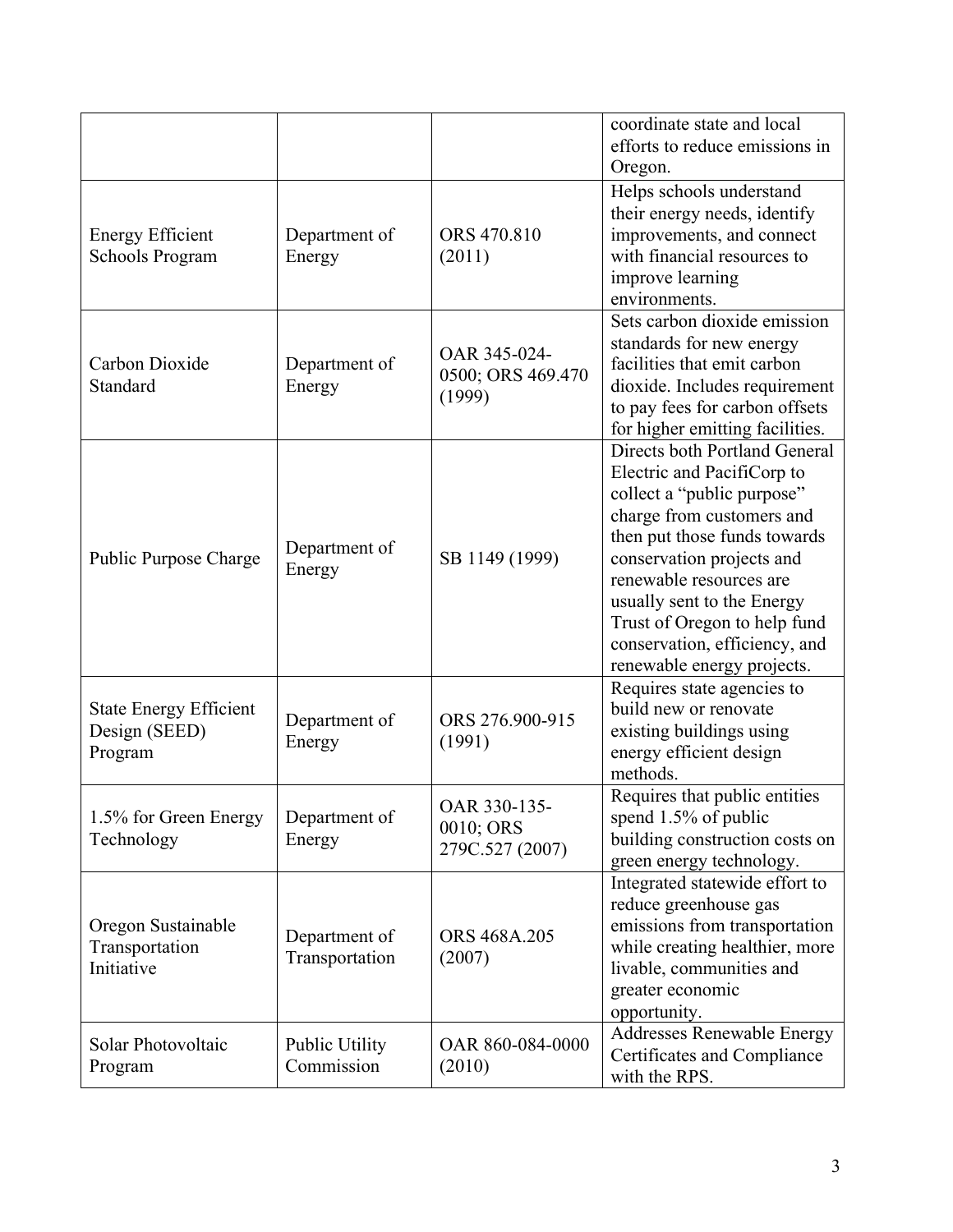| Renewable Portfolio<br>Standard   | Department of<br>Energy; Public<br>Utility<br>Commission | OAR 330-160-0005<br>$(2007)$ ; SB 1547 <sup>5</sup><br>(2016) | Requires 50 percent of<br>electricity Oregonians use to<br>come from renewable<br>resources by 2040.                                                                                                                                                                                                |
|-----------------------------------|----------------------------------------------------------|---------------------------------------------------------------|-----------------------------------------------------------------------------------------------------------------------------------------------------------------------------------------------------------------------------------------------------------------------------------------------------|
| <b>Community Solar</b><br>Program | Public Utility<br>Commission                             | OAR 860-088-0005<br>(2016)                                    | Utilities are required to<br>approve and allow the<br>interconnection of certified<br>non-utility-owned community<br>solar projects.                                                                                                                                                                |
| <b>Energy Trust of Oregon</b>     | <b>Public Utility</b><br>Commission                      | SB 1149 (1999)                                                | Trust is an independent,<br>customer-focused, nonprofit<br>aimed at helping 1.6 million<br>utility customers in Oregon<br>save energy and generate<br>renewable power.                                                                                                                              |
| Oregon Clean Fuels<br>Program     | Department of<br>Environmental<br>Quality                | OAR 340-253-0000<br>(2012)                                    | Assists in the reduction of<br>greenhouse gases in the<br>transportation sector by<br>supporting creating cleaner<br>cars, using cleaner fuels, and<br>reducing the amount that<br>Oregonians drive.                                                                                                |
| <b>Forestry Carbon</b><br>Offsets | Department of<br>Forestry                                | ORS 526.780<br>(2001)                                         | Creates a platform for the<br>State Forester to enter into<br>agreements with nonfederal<br>forest landowners as a means<br>to market, register, transfer or<br>sell forestry carbon offsets on<br>behalf of the landowners to<br>provide a stewardship<br>incentive for nonfederal<br>forestlands. |

 $\frac{5}{5}$  As of March 2016 and the passage of SB 1547, the PUC requires electric companies to retail electricity consumers located in Oregon to eliminate coal-fired resources from electric company's electricity supply. Increasing the RPS requirement to 50% by 2040.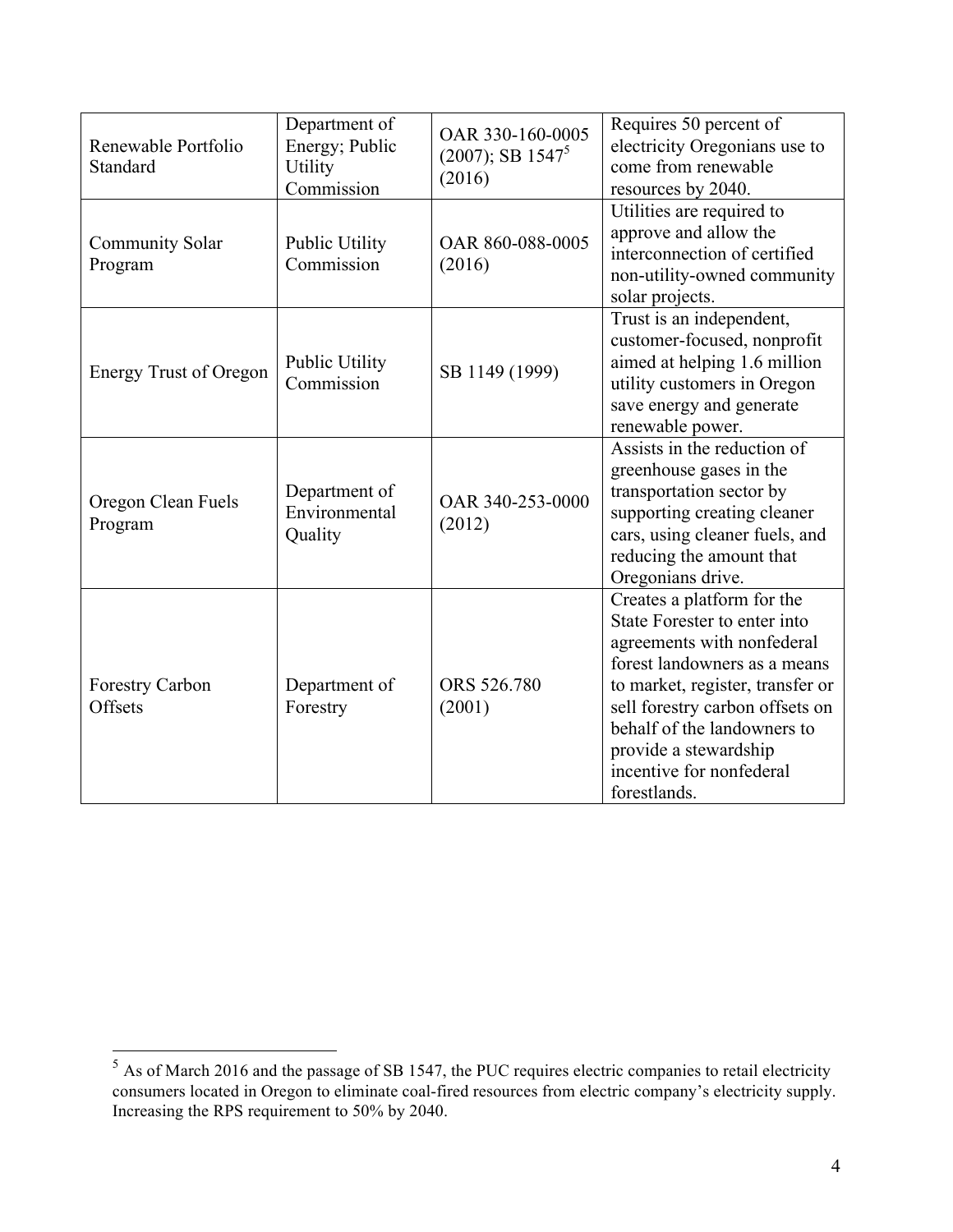| PROGRAMS TO BUILD RESILIENCE                                         |                                              |                                     |                                                                                                                                                                                                                                                    |
|----------------------------------------------------------------------|----------------------------------------------|-------------------------------------|----------------------------------------------------------------------------------------------------------------------------------------------------------------------------------------------------------------------------------------------------|
| <b>PROGRAM</b>                                                       | <b>AGENCY</b>                                | <b>AUTHORITY</b>                    | <b>DESCRIPTION</b>                                                                                                                                                                                                                                 |
| Climate Change<br>Response<br>Preparedness and<br><b>Action Plan</b> | Oregon Parks<br>and Recreation<br>Department | Governor's<br>recommendation (2007) | Under OPRD's mission and<br>statutory responsibilities,<br>OPRD has created a plan to<br>identify potential impacts<br>and suggest actions to<br>reduce and increase the<br>resiliency to climate change<br>and aid in taking informed<br>actions. |
| Oregon<br><b>Sustainability Board</b>                                | Oregon State<br>Legislature                  | ORS 184.423 (2001)                  | By establishing Oregon's<br>overall sustainability policy,<br>OSB encourages activities<br>that best sustain, protect,<br>and enhance the<br>environment, economy and<br>community for the present<br>and future benefit of<br>Oregonians.         |
| Climate and Health<br>Program                                        | Oregon Health<br>Authority                   | Grant from the CDC<br>(2017)        | OHA works with the CDC<br>as part of a Climate Ready<br><b>States and Cities Initiative</b><br>intended to help agencies<br>address the public health<br>effects of climate change.                                                                |